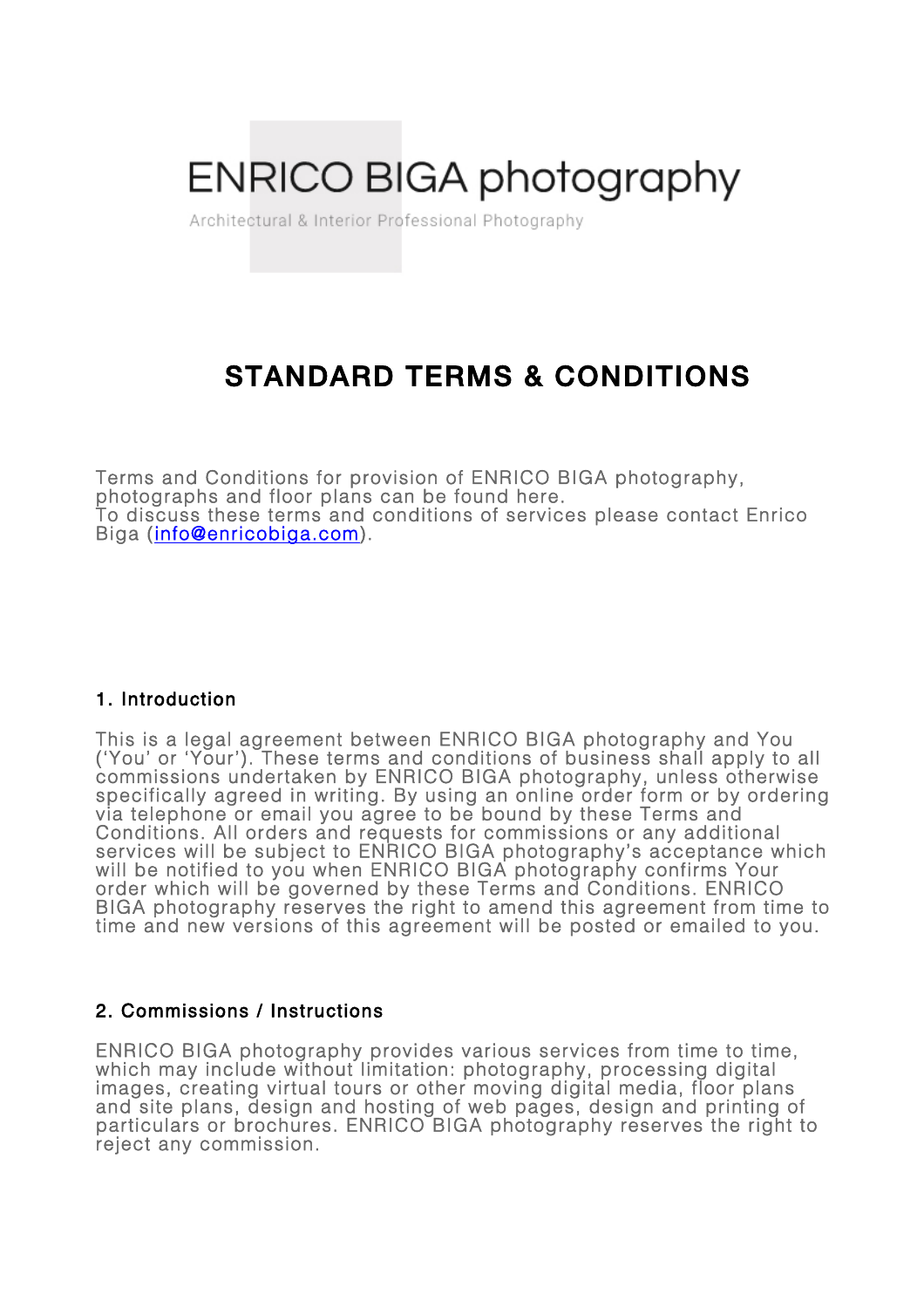### 3. Placing orders

Orders can be discussed and placed via email, over the phone or through<br>the website at no extra charge. ENRICO BIGA photography provide an<br>online order form at www.enricobiga.com/client-area (subject to occasional<br>down tim the most practical way as (once accepted and registered as a client), will allow you to select immediately the desired available time slot for the shoot. A confirmation email will be automatically sent once the job is correctly placed.

# 4. Appointment Attendance Times

It is ENRICO BIGA photography's aim but not our guarantee that, wherever possible, all orders placed by email or over the phone and received by us before 4 p.m. will be attended on the next working day, subject to access being available or the access contact being available. Online orders can be reserved directly selecting the desired and available time slot. In this case, a confirmation email of the booking will be automatically sent.

# 5. Turnaround Time Guarantee

All images and floor plans (under 2,500 sq ft) are guaranteed to be returned by 6:00 pm the next working day. A confirmation email will be sent to the email address used in placing the order, images and floor plan will be ready to be downloaded through the client area of the website (www.enricobiga.com/client-area). In the case of floor plans larger than 2,500 sq ft, we will still endeavour to meet the delivery deadline but may sometimes need longer to make sure certain plans are correct before returning them to you.

#### 6. Approval Time Allowance

ENRICO BIGA photography will make all endeavours to acquire Your photographic preferences in advance of performing any work. However, if we have not received specific preferences from You in respect of photography, our photography will be deemed to be acceptable by You unless You inform us by email or over the telephone within 2 working days of receiving the images of the precise reason You believe the images to be unacceptable. If we agree, then the photographs will be re-shot free of charge. If we do not feel the photographs are unacceptable but the rejection is borne out of personal preferences we were not made aware of, then any required re-shooting of the property will be charged at prevailing rates.

Floor plans are guaranteed to be right first time (in respect of physical features) when submitted for approval. If we are found to have made an error, we will correct it at no extra charge. You must notify us at the time of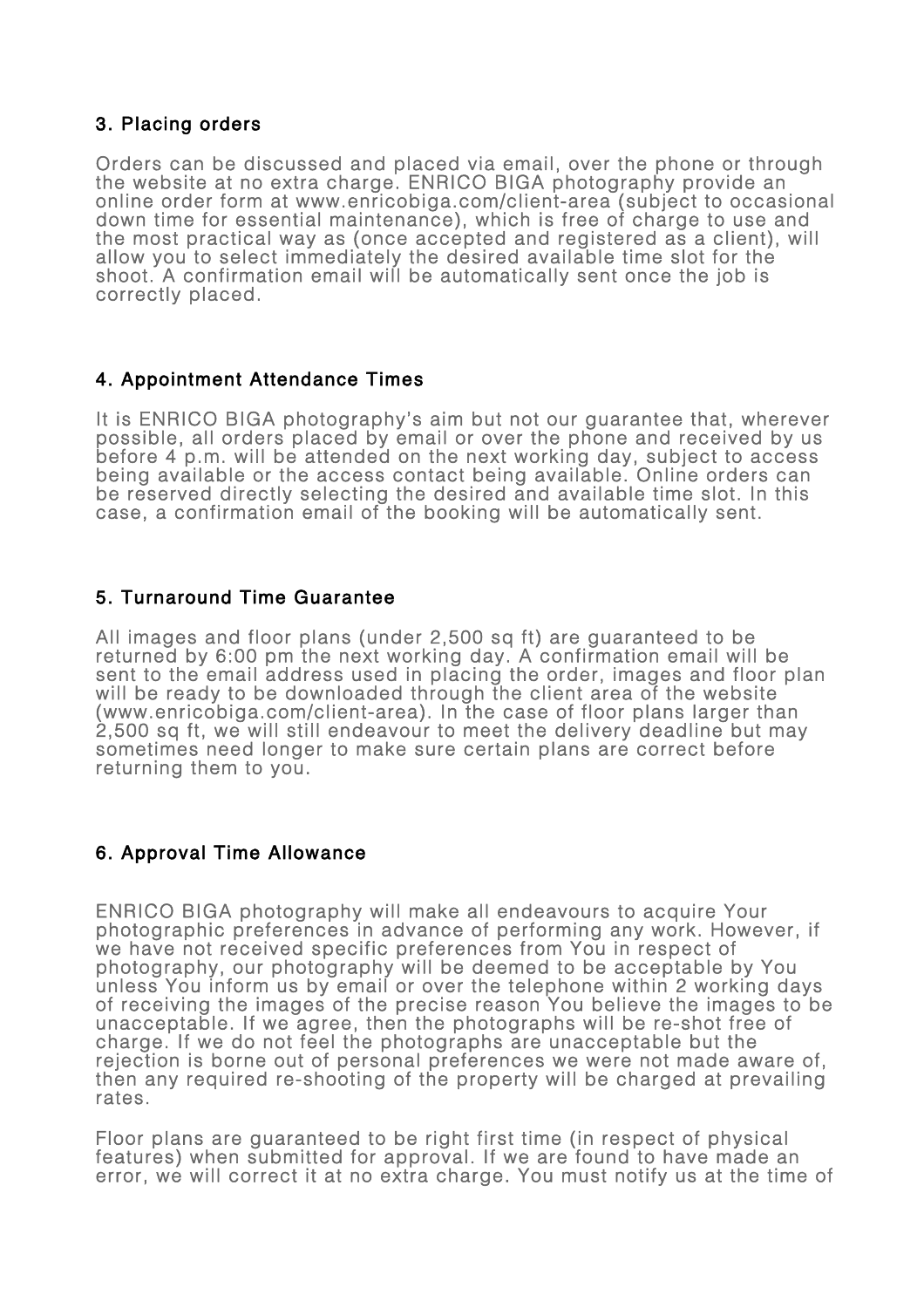placing an order if there are areas which are not clearly defined or not obvious that they are demised to the property. We must be notified of any rejection/error within 2 working days of submission to You by email or over the telephone. Any images not accepted OR rejected within these 2 working days will be deemed to have been accepted and will be charged for according to what was originally ordered at the agreed prices, even if mistakes are subsequently discovered.

# 7. ENRICO BIGA photography Fees

ENRICO BIGA photography fees are subject to change from time to time. ENRICO BIGA photography fees are payable within 14 days on supply of an invoice on completion of the commission.

# 8. Photographs

It is Your responsibility to check photographs supplied to ensure that they are correct in all requirements. As part of placing an order You may choose photographs to be taken at the photographers discretion, please note if you select this option You will not be eligible for a free re-shoot, if specific shots are required they must be indicated on the order form. ENRICO BIGA photography draws Your attention to the Property Misdescriptions Act 1991 ('PMA'). ENRICO BIGA photography may process images (at Your request) to enhance an image but this will only be performed with accordance of the PMA, unless you instruct us otherwise in writing.

#### 9. Floor Plans

Our Floor planners will use reasonable skill and care in sketching and<br>draughting floor plans. All floor plans supplied by ENRICO BIGA<br>photography are intended for indicative purposes only, they are not<br>intended to be scal approximate, whether or not a suitable disclaimer appears on the drawing.<br>ENRICO BIGA photography draws Your attention to the requirements of the Property Misdescriptions Act 1991 ('PMA'). It is Your responsibility to ensure that a floor plan is an accurate representation of the property. ENRICO BIGA photography accepts no liability whatsoever for any error or omission or inadvertent mis-statement in a floor plan. Please note that garden/outside space measurements are only ever approximate and if this consideration is of primary concern you should consider engaging a suitable RICS qualified Surveyor, although our ENRICO BIGA photography will always endeavour to measure with all possible accuracy. ENRICO BIGA photography will amend floor plans within the PMA as requested by You although ENRICO BIGA photography cannot accept liability for these parts not drawn and although this may not be stated on a floor plan it is inferred as per these terms.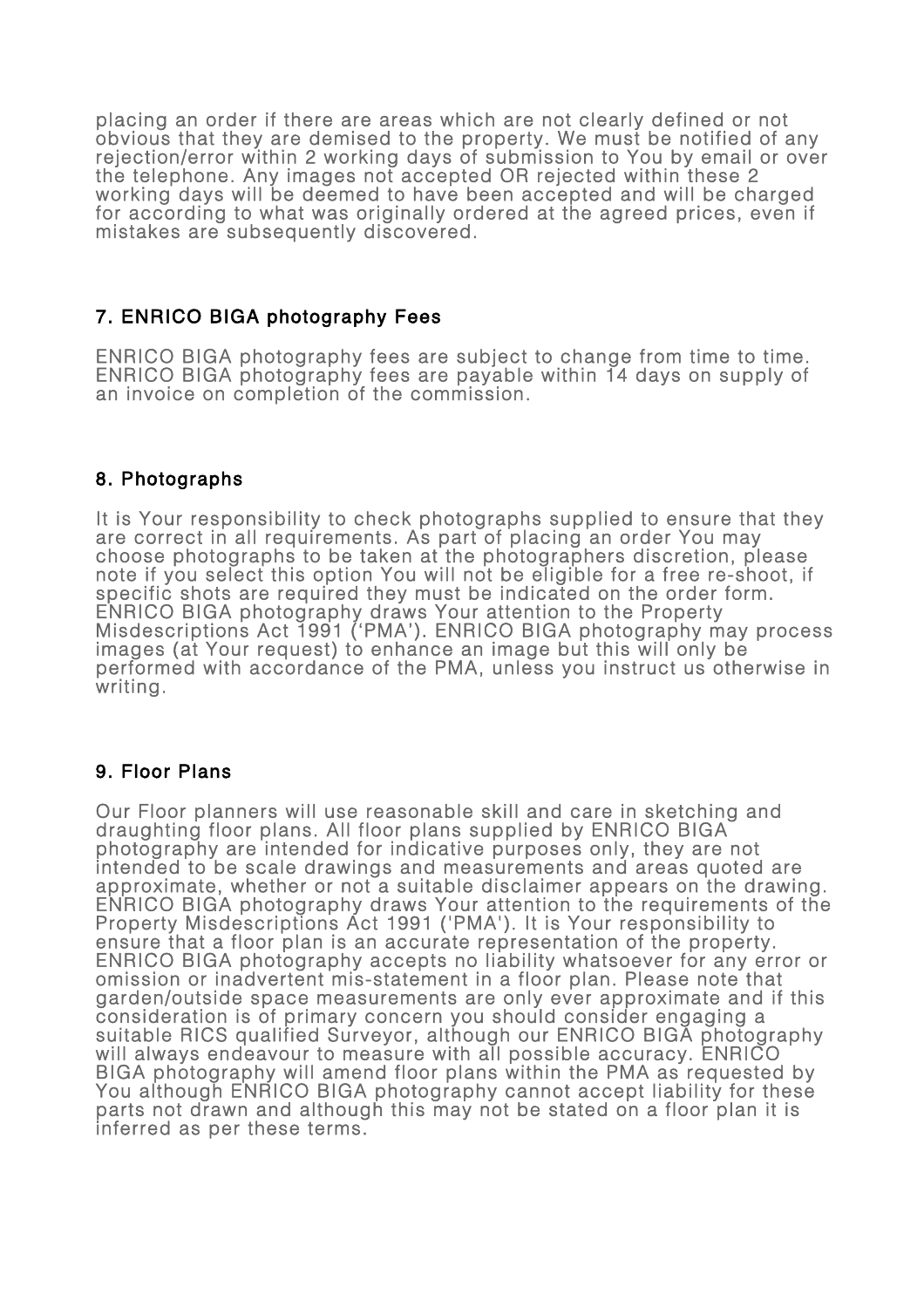#### 10. Your Obligations

You are liable for £50 cancellation fee if ENRICO BIGA photography is unable to gain access to the premises for an agreed appointment (Please see 18. Cancellation Policy below). You will be responsible for ensuring that the premises to be photographed or drawn for a floor plan are in a suitably presentable state and ENRICO BIGA photography reserves the right to not photograph a property which is unsuitable due to state of repair or cleanliness. You will be responsible for ensuring that the display and distribution of photographs, virtual tours, floor plans and printed particulars, via internet, post, hand delivery, fax or email complies with all<br>relevant legislation including without limitation, the Property Misdescriptions Act 1991. You warrant that you have the authority to commission the photography, production of a virtual tour, floor plan and<br>printed particulars of the premises in question, including allowing ENRICO printed particulars of the premiser/floor planner access to the premises.

# 11. Warranties & Liabilities

ENRICO BIGA photography warrants that it will use reasonable skill and care to provide the commission. ENRICO BIGA photography warrants that it will not materially adjust or manipulate any images filmed, unless requested to do so by You. All other warranties express or implied are hereby excluded to the fullest extent permitted by law. Any liability<br>ENRICO BIGA photography may have (whether in contract, tort, including<br>negligence or otherwise) shall be limited to the total fees paid by you under this agreement. ENRICO BIGA photography shall not be liable to you<br>or to any third party for any loss of profits, loss of sales, loss of turnover or or to any third party for any loss of profits, loss of sales, loss of turnover or<br>loss of use or corruption of data or software or for any indirect, consequential or special loss. This does not exclude ENRICO BIGA photography's liability in respect of fraud or in respect of death or<br>personal injury caused by ENRICO BIGA photography. ENRICO BIGA<br>photography shall not be responsible for any delay or failure to carry out<br>ENRICO BIGA ph including but not limited to the acts or omissions of a third party or Your photographer fails to arrive within 60 minutes of an agreed appointment<br>you may elect for a new appointment at a mutually agreed time or request a full refund of any monies paid in respect of the commission. In the event of a dispute about the quality of pictures taken, ENRICO BIGA photography may in its sole discretion, elect to re-shoot the images or<br>offer a full refund of any monies paid. Please note that ENRICO BIGA<br>photography is not responsible for breakage of locks/keys when they are previously faulty and it is Your responsibility to notify ENRICO BIGA<br>photography of any issues in this respect before an appointment is<br>attended. You will also be liable for and damage to ENRICO BIGA<br>photography equipment appointment. This section shall survive the termination of this agreement for any reason.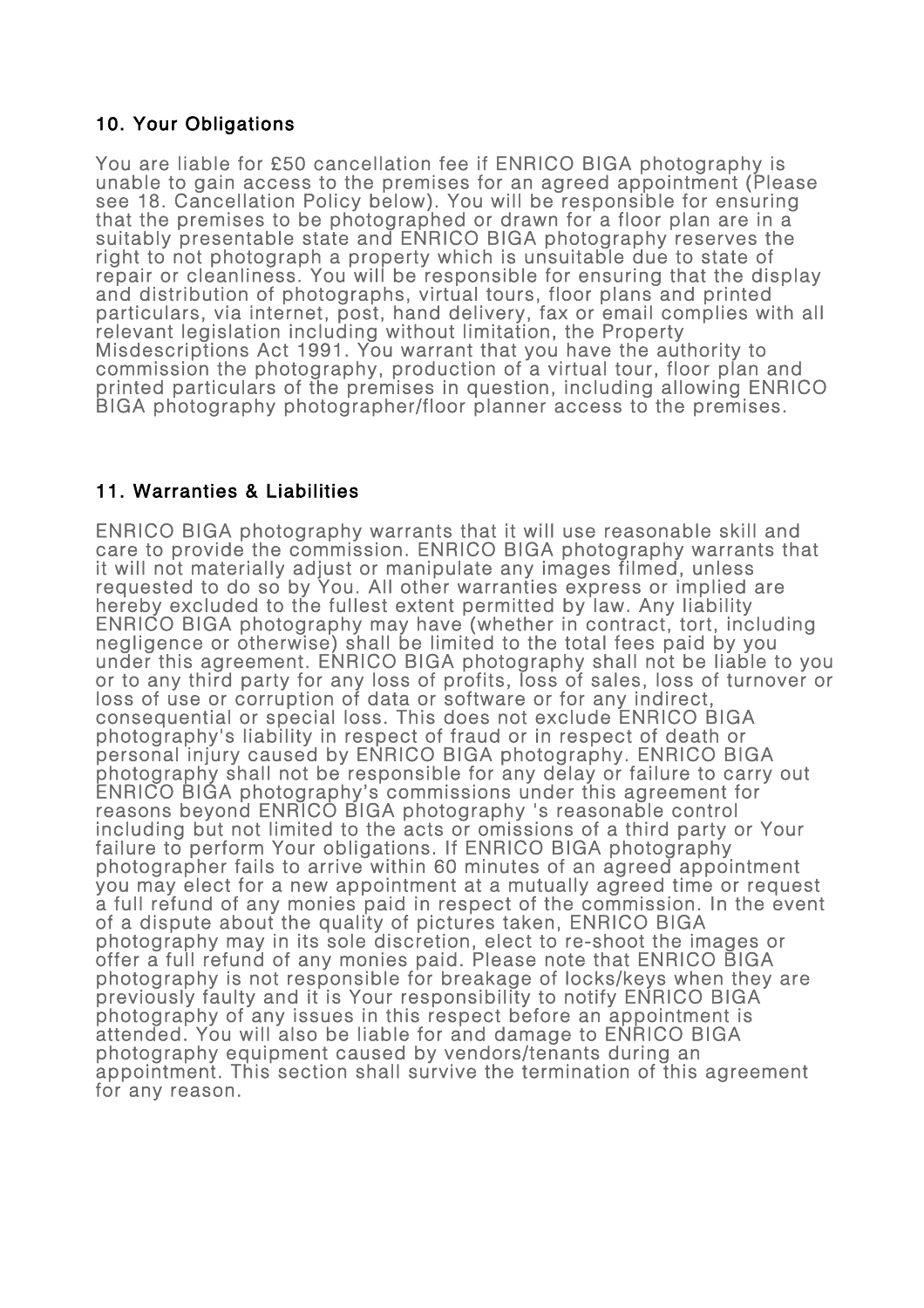#### 12. Termination

ENRICO BIGA photography reserves the right to terminate this agreement<br>without notice for any reason including non-payment of fees. ENRICO BIGA<br>photography 's fees shall be payable immediately on termination or expiry<br>hows

#### 13. Intellectual Property

All copyright and other intellectual property rights in and relating to any constituent part of a commission shall be owned exclusively by ENRICO BIGA photography. You retain the right to unlimited marketing use of constituent parts of a commission.

#### 14. Limitations as to Use

Digital resources produced for You by ENRICO BIGA photography are available for use in Your company only and are not available for use in an affiliated or other company without express written consent of both Your company and ENRICO BIGA photography. ENRICO BIGA photography reserves the right to apply a processing charge where this circumstance is applicable to both You and ENRICO BIGA photography.

#### 15. General Terms

This is the only agreement between ENRICO BIGA photography and You. If a court decides that any part of the agreement cannot be enforced, then that part will not apply. The rest of this agreement will continue to apply.<br>Any notice given under this agreement must be made in writing and sent by pre-paid first class post to the parties' respective addresses. This agreement shall be governed by English Law and the English courts.

#### 16. Online Quotes

ENRICO BIGA photography reserves the right to alter or amend pricing quotes shown online without prior notice.

#### 17. Attendance and callout

ENRICO BIGA photography apply an attendance and processing fee in respect of all appointments which accounts for both travel and processing in respect of images, floor plans or other digital media produced as a result of that appointment.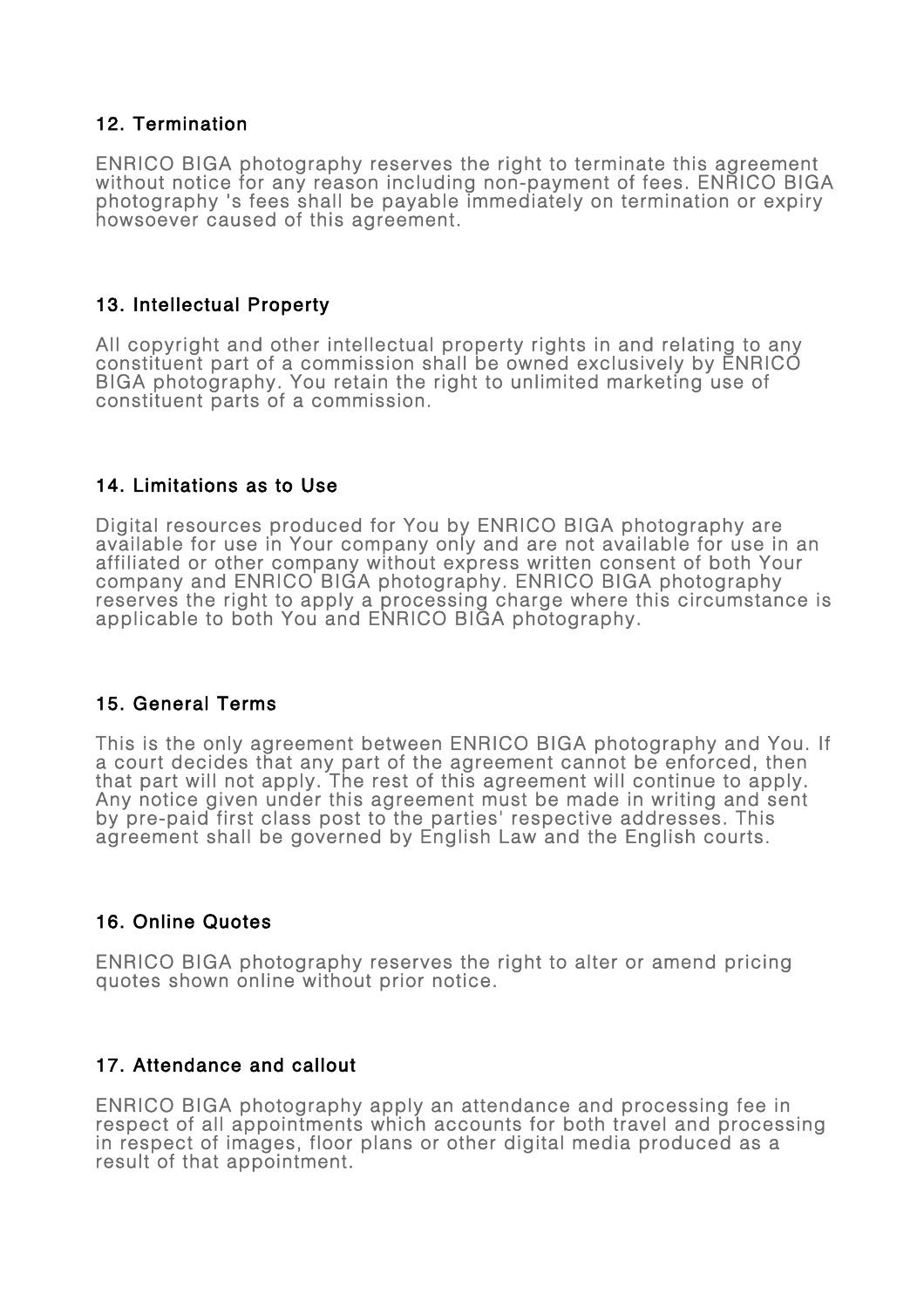### 18. Cancellation Policy

Appointments cancelled with less than 4 hours notices will incur a fee of £50. This includes appointments where photographer cannot gain access to a property through no fault of theirs, including if an agreed appointment with the vendor is not kept by the vendor. A morning appointment will need to be cancelled on the day before. This includes appointments cancelled due to bad weather. Cancelling an order which has not been booked as an appointment incurs no charge. ENRICO BIGA photography will assess each cancellation individually before applying cancellation charges.

# ENRICO BIGA photography DISCLAIMER:

ENRICO BIGA photography give notice that:

1. We prepare all our particulars in good faith, they should only be used as a general outline for the guidance and general information of intending purchasers or lessees, and to be used for marketing purposes only and do not constitute in whole or in part an offer or contract.

2. Reasonable endeavours have been made to ensure that the information given in our particulars is materially correct but any intending purchaser or lessee should satisfy themselves by inspection, searches, enquiries and<br>full survey as to the correctness of each statement.

3. All statements in our particulars are made without responsibility on the part of ENRICO BIGA photography.

4. No statement in our particulars are to be relied upon as a statement or representation or warranty in relation to any property.

5. ENRICO BIGA photography has no authority to make any representation or warranty in relation to any property.

6. Nothing in these particulars shall be deemed to be a statement that the property is in good repair or condition or otherwise nor that any services or facilities are in good working order.

7. Photographs may show only certain parts and aspects of the property at the time when the photographs were taken and you should rely upon actual inspection.

8. Any areas, measurements or distances quoted are approximate and should not be used to value a property or be the basis of any sale or let.

9. ENRICO BIGA photography do not take into consideration any wall thickness when drawing floor plans, we therefore quote the gross internal area which may vary in respect of this. ENRICO BIGA photography will not accept liability for differing calculations on floor plans and therefore advise all parties not to calculate property values based on supplied floor plans. ENRICO BIGA photography does not specifically measure door